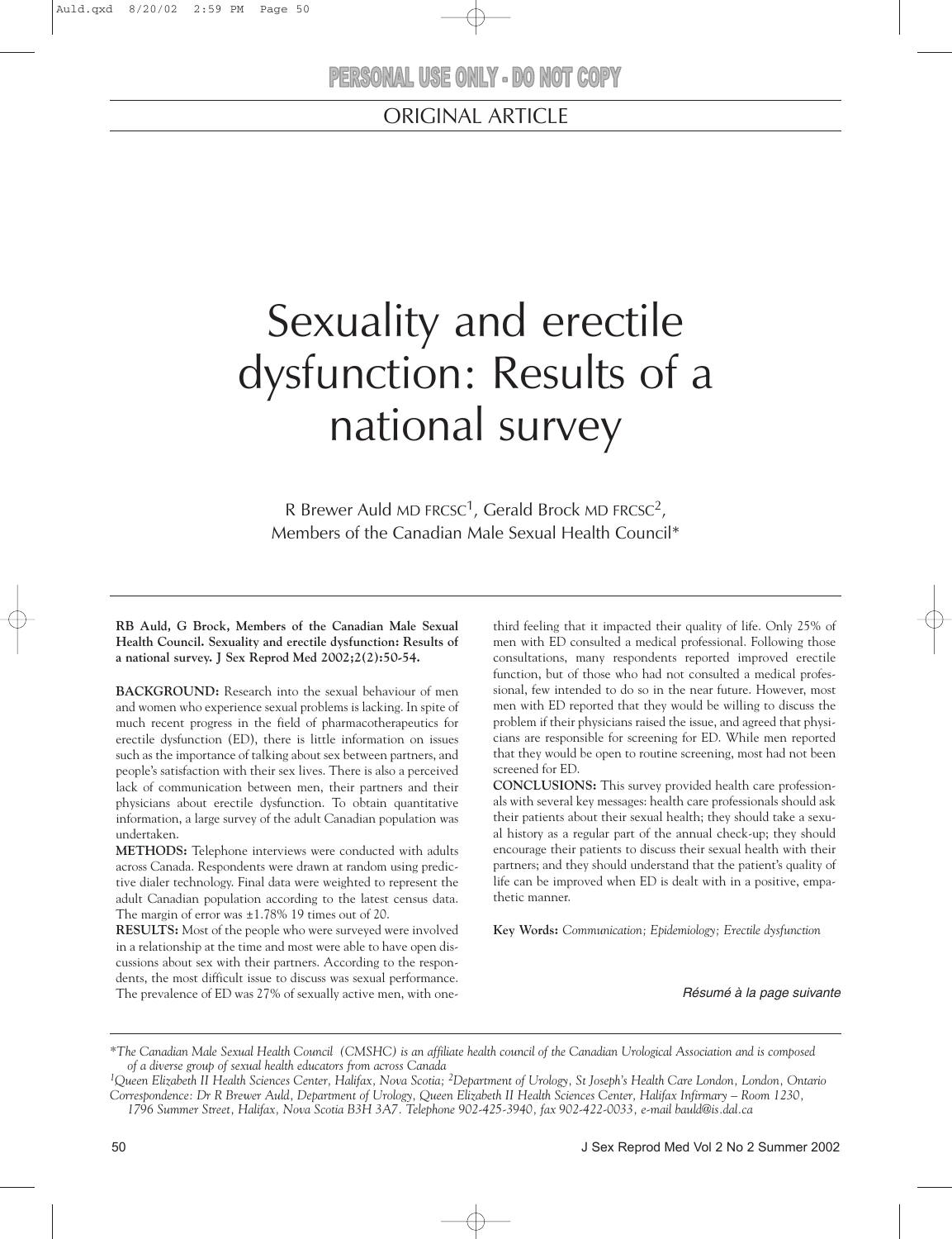### **Sexualité et dysérection : résultats d'une enquête nationale**

**CONTEXTE :** Il ne se fait pas beaucoup de recherche sur le comportement sexuel des hommes et des femmes qui éprouvent des troubles de la sexualité. Malgré les progrès très récents en matière de pharmacothérapie pour la dysérection, l'on dispose de peu de données sur des questions comme l'importance du dialogue entre les partenaires sur le sexe et le degré de satisfaction des gens en ce qui concerne leur vie sexuelle. On perçoit également un manque de communication entre les hommes, leurs partenaires et les médecins quant à la dysérection. Nous avons donc mené une enquête de grande taille auprès de la population adulte au Canada pour obtenir des données quantitatives.

**MÉTHODE :** Nous avons réalisé des entrevues téléphoniques avec des adultes de partout au pays. Les répondants ont été choisis au hasard au moyen d'un composeur prédictif. Les données finales ont été pondérées en fonction du dernier recensement de manière à être représentatives de la population adulte au Canada. La marge d'erreur est ±1,78 % 19 fois sur 20.

**RÉSULTATS :** La plupart des répondants entretenaient une relation au moment du sondage et la plupart d'entre eux étaient capables d'avoir

Although several large surveys of sexual behaviour have been conducted in the United States, research into this area has been lacking in Canada. There is a dearth of quantitative information on such issues as the importance of talking about sex between partners, and people's satisfaction with their sex lives. These data are needed because they provide guidance for specialists and primary care physicians on the need for intervention when patients may be having sexual problems. This is similar to the way in which a physician would normally inquire if his or her patient were experiencing a lack of appetite or some other medical complaint. One of the more frequent, yet underestimated issues that affects patients' sex lives is erectile dysfunction (ED), which is defined as the inability to achieve and/or maintain a penile erection of sufficient rigidity to permit satisfactory sexual relations. It is estimated that ED affects roughly 30 million Americans, which has been extrapolated to yield two to three million Canadians, based on large epidemiological studies such as the Massachusetts Male Aging Study (MMAS) (1) and Canadian census data (2). MMAS and its recent follow-up report (3), which surveyed cohorts of men over an eight- to 10-year period, revealed that diabetes, depression, high cholesterol, heart disease, hypertension, medication and tobacco use are major risk factors for ED.

Great strides have been made over the past decade in the understanding of the physiology of erection and the pathophysiology of ED. The widespread availability of effective oral therapy has heightened public awareness of ED and has focused the efforts of researchers around the world. Along with increased basic and clinical research, the development of effective oral treatments has led to a freer discussion of ED in general. Despite this, there is still a perceived lack of communication between men, their partners and their physicians about ED, which is an issue of great concern to all une discussion franche avec leur partenaire sur le sexe. À leur avis, la question la plus difficile à aborder était celle de la performance sexuelle. La prévalence de la dysérection était de 27 % chez les hommes sexuellement actifs, et un tiers ont déclaré que le trouble se répercutait sur leur qualité de vie. Seulement 25 % des hommes atteints ont consulté un médecin. Parmi ceux qui avaient consulté, beaucoup ont fait état d'une amélioration de l'érection, mais, parmi ceux qui n'avaient pas consulté, peu avaient l'intention de le faire prochainement. Toutefois, la plupart des hommes souffrant de dysérection ont déclaré qu'ils étaient disposés à en parler à leur médecin si celui-ci soulevait la question et ils s'entendaient pour dire que les médecins devaient faire du dépistage à cet égard. Même si les hommes se disaient ouverts au dépistage systématique, la plupart n'en avaient pas fait l'objet.

**CONCLUSION :** L'enquête a révélé plusieurs messages clés aux professionnels de la santé : 1) ceux-ci devraient s'informer de la santé sexuelle de leurs patients; 2) les antécédents sexuels devraient faire partie intégrante de l'examen annuel; 3) les médecins devraient inciter leurs patients à parler de leur vie sexuelle avec leur partenaire; 4) les professionnels devraient comprendre que la qualité de vie des patients atteints de dysérection peut être améliorée si le trouble est traité de façon positive et empathique.

members of the Canadian Male Sexual Health Council and to all physicians who treat couples with sexual concerns. The present clinical survey was conducted to address these issues and to determine the level of knowledge and comfort with sexual topics that Canadian couples currently enjoy.

#### **METHODS**

Telephone interviews were conducted with 3009 men and women. Respondents were drawn at random from the adult Canadian population using predictive dialer technology. All interviewees were at least 18 years of age and all interviews took place between April 28 and May 24, 2001. To maximize interviewee comfort and, hence, honesty of responses, interviewers were of the same sex as the interviewees. The questionnaire was designed to take 15 min for members of the general population to complete, and 20 min for men (or their partners) who had encountered erectile difficulties. Validity and fluidity of the questionnaire were tested with 10 respondents in English and French.

At least 300 interviews were conducted in each region of Canada, with the exception of the Yukon, Northwest Territories and Nunavut. Final data were weighted according to age, sex and region to fully represent the adult Canadian population according to the latest census data (Table 1). The margin of error of this survey was  $\pm 1.78\%$  19 times out of 20.

#### **RESULTS**

#### **Baseline**

The response rate was 42%, which was considered to be high for the qualitative and sensitive nature of the questionnaire. Of those who were surveyed, 75% were involved in a relationship at the time and of those, 80% lived with their partners. The average number of sexual partners in a lifetime was six, but men reported having more partners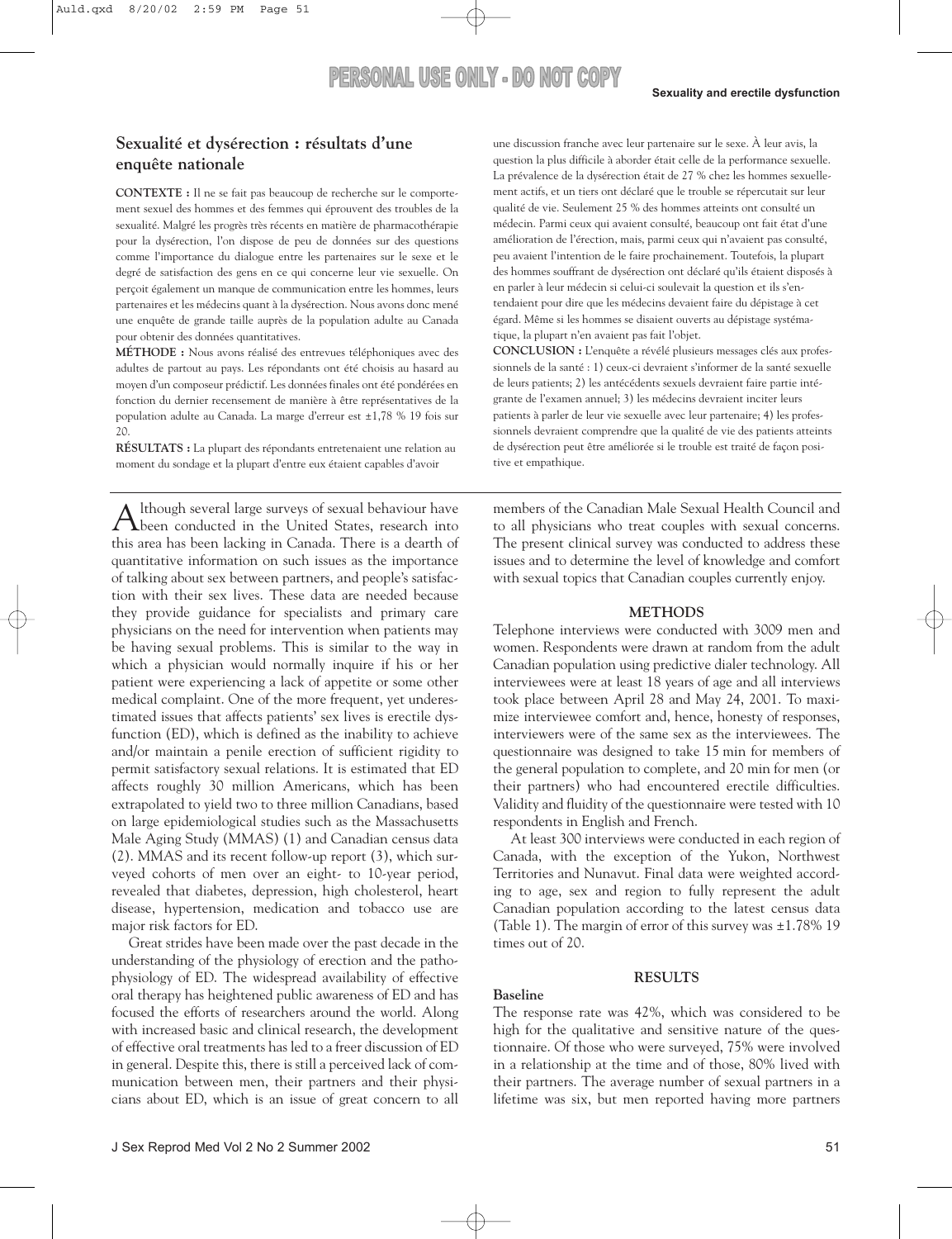**TABLE 1 Distribution of telephone interviews by region, April 28 to May 24, 2001**

| Region                  | Unweighted (%) | Weighted (%) |
|-------------------------|----------------|--------------|
| Atlantic Canada         | 301 (10.0)     | 231(7.7)     |
| Quebec                  | 600 (19.9)     | 723 (24)     |
| Ontario                 | 954 (31.7)     | 1143 (38)    |
| Prairies                | 302 (10.0)     | 214(7.1)     |
| Alberta                 | 352 (11.7)     | 292 (9.7)    |
| <b>British Columbia</b> | 400 (13.3)     | 397 (13.2)   |
| Territories             | 100(3.3)       | 9(0.3)       |
| Total                   | 3009 (100)     | 3009 (100)   |



**Figure 1)** *Respondents who reported sexual activity over the past 12 months, by age (years)*



**Figure 2)** *Issues that were reported to be difficult to talk about between partners*

than did women. Of those surveyed, 25% had not had sexual activity over the past year, the majority of whom were 65 years of age or older (Figure 1). Approximately 50% of interviewees reported having sex once or twice per week.

#### **Talking about sex between partners**

With changing sexual mores, 97% of respondents said that they were sometimes or always able to have open and honest discussions about sex with their partners. Not surprisingly, older men were more reserved than younger men in discussing issues of sexuality in a relationship. Over the past year, 28% of couples seriously discussed sex in their relationship. The issues that were discussed most frequently were: trying out new experiences, frustration at not having time for sex, lack of sexual appetite of one of the partners, or that one of the partners had refused sex. The most difficult subjects to talk about were sexual performance, exploring new experiences and infidelity (Figure 2).



**Figure 3)** *Respondents who spoke with a physician about sexuality within the past two years*

The overwhelming majority of respondents (93% of men and 91% of women) said that sex was an important part of their lives, even at ages older than 65 years. Yet, given the importance of sex and the difficulty of discussing some key issues, it was remarkable that more than 80% of respondents had not talked to their physician about anything related to their sex lives or sexuality (Figure 3).

The fact that men have difficulty discussing certain sexual issues with their partners is supported by observations from clinical practice. Men responded overwhelmingly that they had not discussed issues such as ED with their partners, yet they falsely assumed that their partner was aware of the problem. Upon further investigation, however, the majority of partners felt that the man was having another sexual relationship, because if he was not having sex with the partner, then "obviously he is having sex with someone else".

#### **Knowledge and perspectives on ED**

As more has been learned about ED and its etiology, it is increasingly apparent that the vast majority of ED is of organic, rather than psychogenic cause (4-6). Yet, when asked if ED is physical or psychological in etiology, only 19% of survey respondents answered that it was physical, while 45% answered that it was psychological, and 28% gave both as an answer. When asked what caused ED (with no prompting), stress and other psychological factors were suggested as the major causes (7-9). Even when participants were provided with a list of possible causes, stress, psychological factors, depression and alcoholism were associated more closely with ED than known important ED risk factors such as diabetes, high cholesterol, heart disease, hypertension or tobacco use (7-15).

#### **Prevalence of ED**

More than 25% of men reported that they had experienced anxiety about being able to perform sexually in the past year. Combining those who said they experienced ED over the past six months with those who scored lower than 21 on the Sexual Health Inventory for Men (SHIM), the prevalence of ED was 27% of sexually active men (16). In the subset of men over the age of 45 years, the incidence of ED was 32.2%. This was substantially lower than the incidence that was reported in the MMAS, which indicated a 52% rate of ED in men between the ages of 40 and 70 years. This discrepancy may have been methodological, because this question in this survey was answered by sexually active men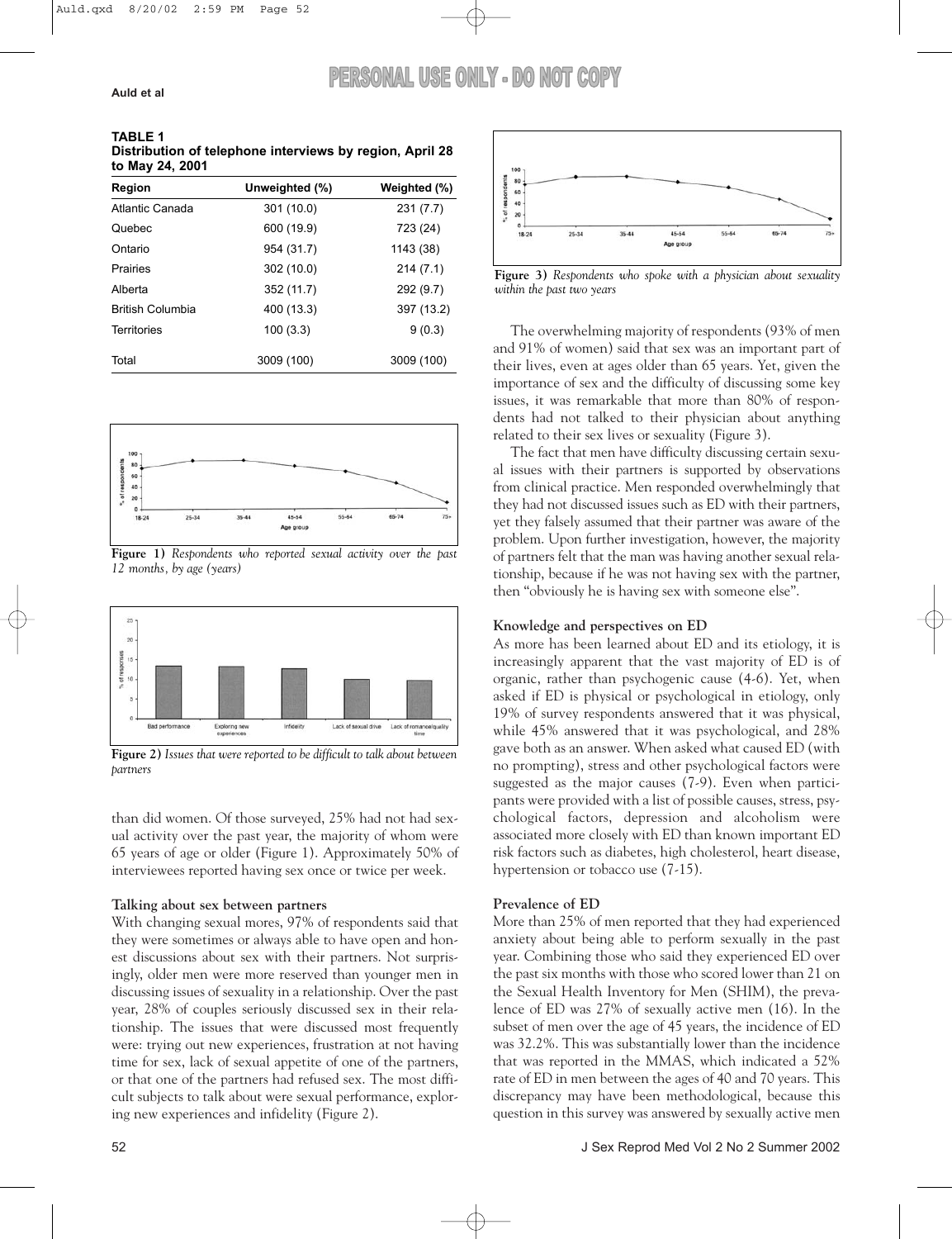

**Figure 4)** *Incidence of erectile dysfunction through the Sexual Health Inventory for Men or subjective assessment*



**Figure 5)** *Effect of erectile dysfunction on quality of life*

only, and the MMAS was a survey of the general population. Furthermore, men with ED who stopped sexual activity were not asked to respond to the SHIM.

It is important to note that men failed to admit to themselves that they may have been suffering from ED. This was shown by the greater percentage of men who received a score of 21 or lower on the SHIM than those who indicated subjectively that they suffered from ED (Figure 4). This highlights that men do not, in general, understand the nature of ED and points to the need for primary care physicians to screen their patients for sexual health.

It is noteworthy that the prevalence of ED (by subjective assessment and SHIM) according to partners is significantly higher than that reported by men.

#### **Impact of ED on quality of life**

Most men with ED (66%) reported that it was relatively easy to deal with the issue of ED with their partners, and 90% felt that their partners were understanding about it. However, 38% of respondents said that ED had put a strain on their relationship. As well, 36% of men with ED felt that their condition had an impact on their quality of life (Figure 5).

#### **Talking to a medical professional about ED**

Only 25% of men with ED talked to a medical professional about ED, and 90% of those spoke to their family doctor. Most men (90%) reported that the medical professional was open-minded and responsive during the consultation, but only 71% said that they were satisfied with the outcome of the discussion. The two principle reasons for dissatisfaction were that the problem was not taken seriously (43% of dissatisfied men) and that the medical professional was not well-informed (30.6%) (Figure 6).

The most frequently reported outcomes of consultation were: no outcome (31.0%), antidepressant prescribed (19%) and sildenafil citrate (Viagra, Pfizer, Canada) pre-



**Figure 6)** *The physician was open-minded and responsive when subjects or their partners discussed erectile dysfunction*



**Figure 7)** *Willing to discuss erectile dysfunction if physician raised the issue*

scribed (17.4%). Following the consultation, 48% of respondents saw an improvement in their erectile function and 32% felt that the consultation had a positive impact on their quality of life. Of those who did not consult a medical professional, only 24% intended to consult one in the near future. However, if the physician were to raise the issue, 80% of men with ED who had not consulted a medical professional would open up and discuss the problem. These data indicate that a physician consultation can result in improvement of erectile function and that men with ED would be open to a physician-initiated discussion, which puts the onus on the physician to start the process (Figure 7).

#### **Attitudes toward ED**

Most respondents (88%) agreed that ED is a medical condition that should get more attention from the medical community. The majority (82%) agreed that physicians have the responsibility to probe and question their patients on issues related to sexuality to help those with ED. This response stems from the belief of 91% of respondents that ED could affect the quality of life of those with ED. However, most men reported that they had not been screened for ED, regardless of their age. Men responded that they would be open to routine screening, with 95% believing that standardized questions about ED should always or sometimes be asked to male patients.

#### **DISCUSSION**

The present report represents the first large cross-Canada sexual survey. Sexual health was felt to be an important part of normal life for men and women of all ages, and most people reported being satisfied with their sex lives. It also appeared that there was a certain degree of comfort between partners in discussing sexual issues. However, one of the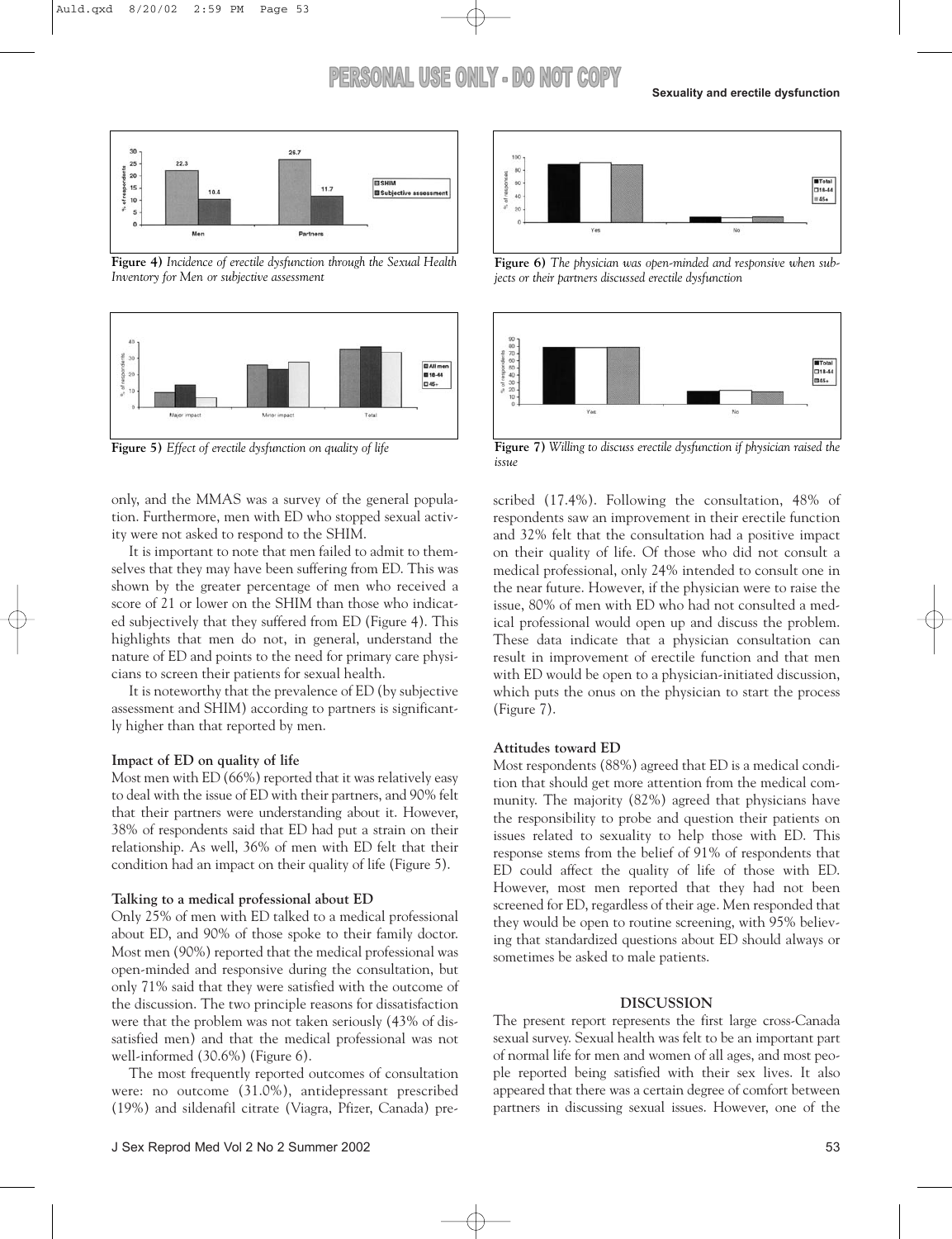more difficult areas to discuss was sexual performance, which is important because approximately one in three men reported that they suffer from ED. Most people felt that ED was psychogenic, thought to be caused by stress, psychological causes or aging. This belief results in sexual performance being one of the most difficult sexuality issues for partners to discuss with each other or with their physicians. Indeed, because of this lack of communication, the partner frequently becomes suspicious of the man's fidelity.

Because of its perceived impact on quality of life, personal relationships, work and general self-esteem, it is disturbing that only 25% of men with ED find it easy to talk to their primary care physician about ED. One reason for this may be shame due to the perceived etiology of ED. In this case, consultation rates could be raised through public education that emphasizes the dominance of organic disorders in the etiology of ED. Hesitancy in discussing ED with a physician may also come from cues given by the physician, revealing his or her discomfort with the subject, which is easily perceived by the patient. The physician may feel too rushed during the average office day or may avoid the topic of ED with his patients due to a lack of understanding of the pathophysiology of ED and the various treatments that are currently available. However, four of five survey participants responded that, if their physician wished to talk about sexual issues, they would be happy to do so.

This survey provided health care professions with several key messages.

#### **REFERENCES:**

- 1. Feldman HA, Goldstein I, Hatzichristou DG, Krane RJ, McKinlay JB. Impotence and its medical and psychosocial correlates: Results of the Massachusetts male aging study. J Urol 1994;151:54-61.
- 2. Population by sex and age. Ottawa: Statistics Canada, 1997.
- 3. McKinlay JB. The worldwide prevalence and epidemiology of erectile dysfunction. Int J Impot Res 2000;12(Supp 14):S6-11.
- 4. Benet AE, Melman A. The epidemiology of erectile dysfunction. Urol Clin North Am 1995;22:699-709.
- 5. Bortolotti A, Parazzini F, Colli E, Landoni M. The epidemiology of erectile dysfunction and its risk factors. Int J Androl 1997;20:323-34.
- 6. Lue TF. Erectile dysfunction. N Engl J Med 2000;342:1802-13. 7. Ledda A. Diabetes, hypertension and erectile dysfunction.
- Curr Med Res Opin 2000;16(Suppl 1):S17-20. 8. Fedele D, Bortolotti A, Coscelli C, et al. Erectile dysfunction in type
- 1 and type 2 diabetics in Italy. Int J Epidemiol 2000;29:524-31.
- 9. Romeo JH, Seftel AD, Madhun ZT, Aron DC. Sexual function in men with diabetes type 2: Association with glycemic control. J Urol 2000;163:788-91.
- 10. Wei M, Macera CA, Davis DR, Hornung CA, Nankin HR,
- There is no age limit at which men and women feel sex should be given up.
- Physicians should ask their patients (men and women) about their sexual health, and should make taking a sexual history a regular part of the annual check-up.
- A proactive approach by physicians will not only uncover the majority of patients with ED, but will allow physicians to offer significant treatment options.
- Physicians should encourage their patients and their patients' partners to discuss their sexual health with each other.
- Educating the population is essential to dispose of the misconceptions that ED is psychogenic in etiology.
- Quality of life can be impacted positively most people who were surveyed reported that they were satisfied with their physician when their concerns were dealt with in a positive, empathetic manner.

**ACKNOWLEDGEMENTS:** The authors acknowledge the many members of the Canadian Male Sexual Health Council who were actively involved in this project.

Blair SN. Total cholesterol and high density lipoprotein cholesterol as important predictors of erectile dysfunction. Am J Epidemiol 1994;140:930-7.

- 11. Feldman HA, Johannes CB, Derby CA, et al. Erectile dysfunction and coronary risk factors: Prospective results from the Massachusetts male aging study. Prev Med 2000;30:328-38.
- 12. Greenstein A, Chen J, Miller H, Matzkin H, Villa Y, Braf Z. Does severity of ischemic coronary disease correlate with erectile function? Int J Impot Res 1997;9:123-6.
- 13. Burchardt M, Burchardt T, Baer L, et al. Hypertension is associated with severe erectile dysfunction. J Urol 2000:164:1188-91.
- 14. Jensen J, Lendorf A, Stimpel H, Frost J, Ibsen H, Rosenkilde P. The prevalence and etiology of impotence in 101 male hypertensive outpatients. Am J Hypertens 1999;12:271-5.
- 15. McVary KT, Carrier S, Wessells H. Smoking and erectile dysfunction: Evidence based analysis. J Urol 2001;166:1624-32.
- 16. Rosen RC, Riley A, Wagner G, Osterloh IH, Kirkpatrick J, Mishra A. The International Index of Erectile Function (IIEF): A multidimensional scale for assessment of erectile dysfunction. Urology 1997;49:822-30.